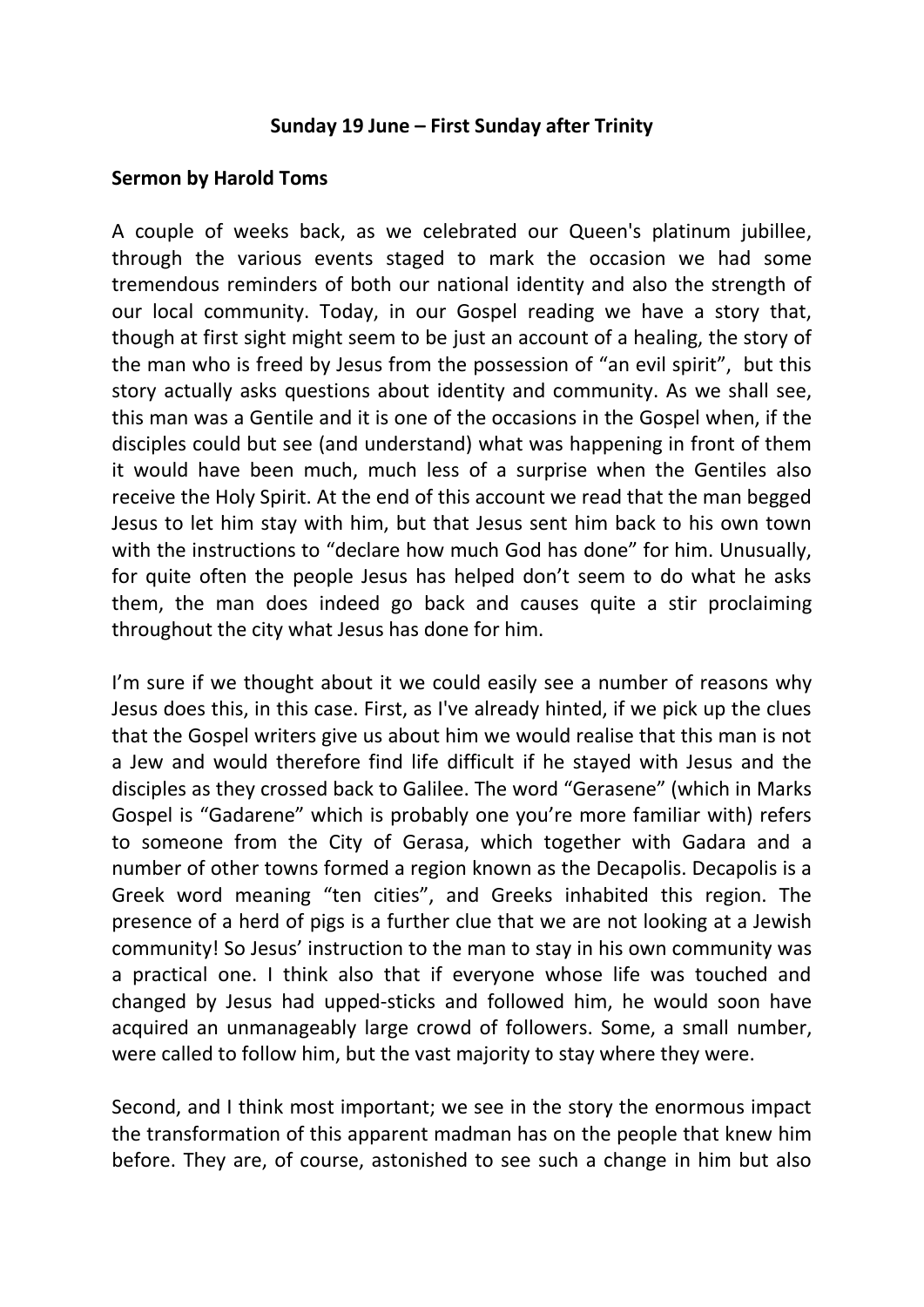they are truly afraid of the power that can bring this about. So afraid that they actually ask Jesus to leave them, which he agrees to. If the man went with him there would have been no one to tell the full story of the wonderful thing that Jesus had done, just the second-hand story from those fearful people. Who knows how they would have distorted it. Because the man was well known to them his testimony must have been especially powerful. They knew he wasn't exaggerating when he talked about how terrible his demonic possession had been. I think this holds true for us also. The people that know us are more likely to believe what we say than a complete stranger.

This brings me to an important point about the nature of the Church as we see it in the New Testament. A church in the Bible never refers, as we do today, to a building but to a community. When Paul wrote his letters, he wrote to Christians in a particular place, such as our epistle this morning, written to the Christians in Galatia. You may have noticed that in our lectionary the epistle readings are all introduced with words like this morning: "A reading from the letter of Paul to the Galatians". The New Testament model of Church then is rooted firmly in a particular place. That is the basis for our churches' parish model of ministry. The Church, the body of Christ, is a community of Christians living in a town or area. Of course, in the first century travel between towns was not nearly so easy as it is for us. If someone didn't like something about their local Church they couldn't just jump in the car and pop along on Sundays to one in a nearby town. But even if they could, what would have been the point? They still wouldn't have been a member of the community that Church was for, theirs would have been a "Sunday only" type of Christianity. Jesus calls us to a "seven days a week" faith.

That passage from Paul's letter to the Galatians, which has been chosen to accompany this Gospel reading, has a lot more to tell us about the nature of the Church. It tells us that we are all children of God through faith. All baptised believers are clothed with Christ, that is we all become part of the body of Christ. Paul tells us elsewhere how every part of the body is of equal importance, and I'm not going to repeat that point again this morning but rather focus on those amazing words about what it means when we are part of that body. Paul tells us that with Christ:

"There is no longer Jew or Greek, there is no longer slave or free, there is no longer male or female; for all of you are one in Christ Jesus." (Gal. 3:28)